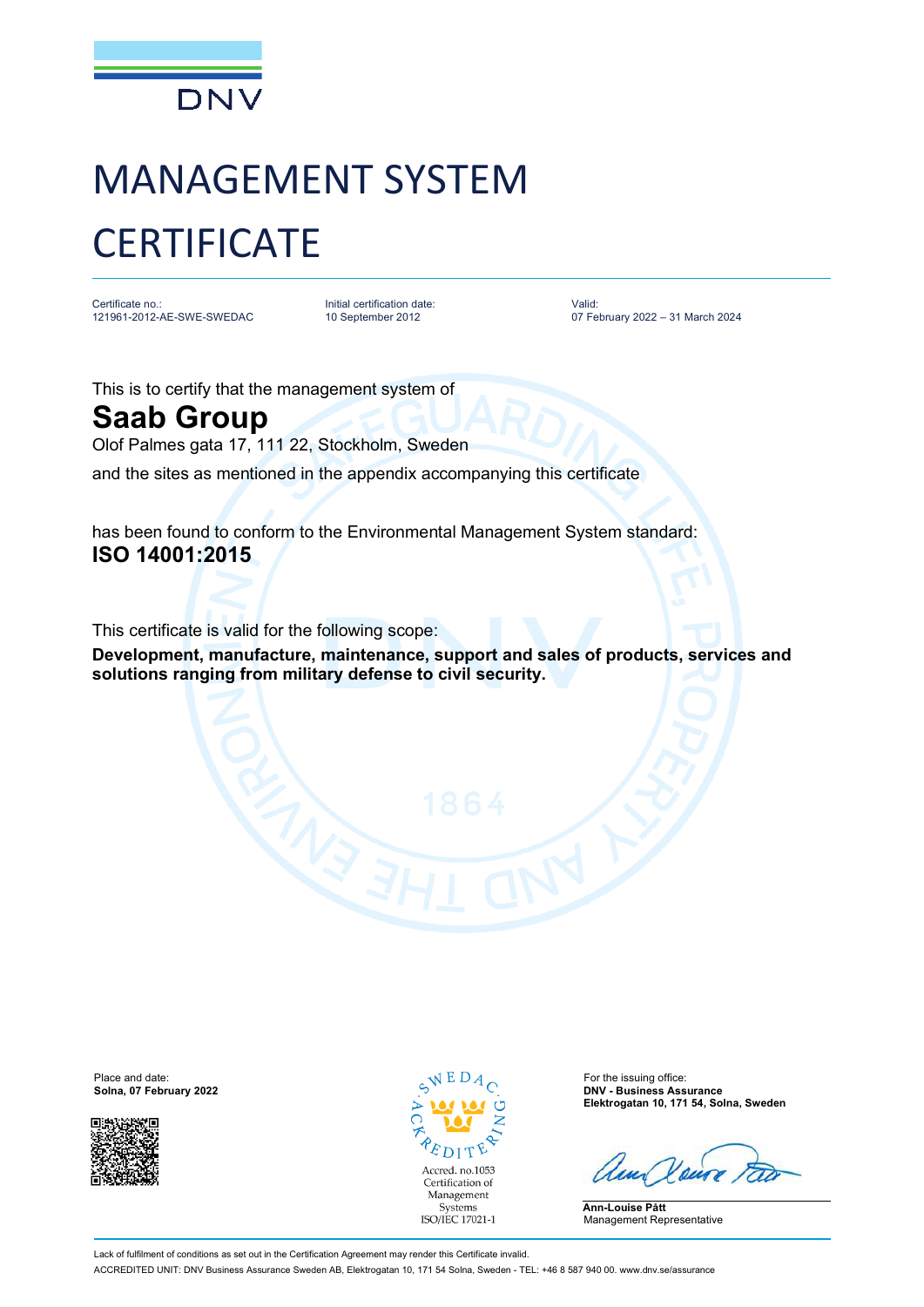

## **Appendix to Certificate**

## **Saab Group**

Locations included in the certification are as follows:

| <b>Site Name</b>           | <b>Site Address</b>                                | <b>Site Scope</b>                                                                                                                                                                                                                                                                                                                                                                                                                 |
|----------------------------|----------------------------------------------------|-----------------------------------------------------------------------------------------------------------------------------------------------------------------------------------------------------------------------------------------------------------------------------------------------------------------------------------------------------------------------------------------------------------------------------------|
| Aeronautics within Saab AB | Bröderna Ugglas Gata, 581 88, Linköping,<br>Sweden | Feasibility studies, design, verification,<br>validation, modification and manufacture of<br>complete aircraft systems and related<br>subsystems. Feasibility studies, design,<br>verification and validation of aircraft<br>services and maintenance. Parts<br>manufacture for military and commercial<br>aircraft.                                                                                                              |
| Aeronautics within Saab AB | Bröderna Ugglas Gata, 581 88, Linköping,<br>Sweden | Provision of technical and operational<br>services; support, maintenance and<br>provision of customized system solutions<br>within the aviation technology for military<br>defense, aviation industry, airlines,<br>defense materials industry as well as other<br>selected sectors.                                                                                                                                              |
| Aeronautics within Saab AB | Bröderna Ugglas Gata, 581 88, Linköping,<br>Sweden | Sales, development, manufacture, and in-<br>service support of aerostructures.                                                                                                                                                                                                                                                                                                                                                    |
| Aeronautics within Saab AB | Drottningvägen 2, 260 70, Ljungbyhed,<br>Sweden    | Provision of technical and operational<br>services; support, maintenance and<br>provision of customized system solutions<br>within the aviation technology for military<br>defense, aviation industry, airlines,<br>defense materials industry as well as other<br>selected sectors.                                                                                                                                              |
| Aeronautics within Saab AB | Kungsörsvägen 60, 732 47, Arboga,<br>Sweden        | Provision of technical and operational<br>services; support, maintenance and<br>provision of customized system solutions<br>within the technologies of aviation,<br>vehicles and electronic equipment for the<br>military defense, aviation industry, airlines,<br>defense materials industry as well as other<br>selected sectors.                                                                                               |
| Aeronautics within Saab AB | Kungsörsvägen 60, 732 47, Arboga,<br>Sweden        | Provision of technical and operational<br>services; support, maintenance and<br>provision of customized system solutions<br>within the aviation technology for military<br>defense, aviation industry, airlines,<br>defense materials industry as well as other<br>selected sectors.<br>Sorting and dismantling of waste from IT<br>and Telecommunication equipment<br>according to NFS 2018:11. Organization<br>no: 556036-0793. |
| Aeronautics within Saab AB | Nettovägen 6, 175 41, Järfälla, Sweden             | Marketing, development, design,<br>manufacturing, support and service of<br>electronic and electro-mechanical aircraft<br>systems including flight safety critical<br>products, precision mechanical<br>components and products and services for<br>non-aircraft use.                                                                                                                                                             |

Lack of fulfilment of conditions as set out in the Certification Agreement may render this Certificate invalid.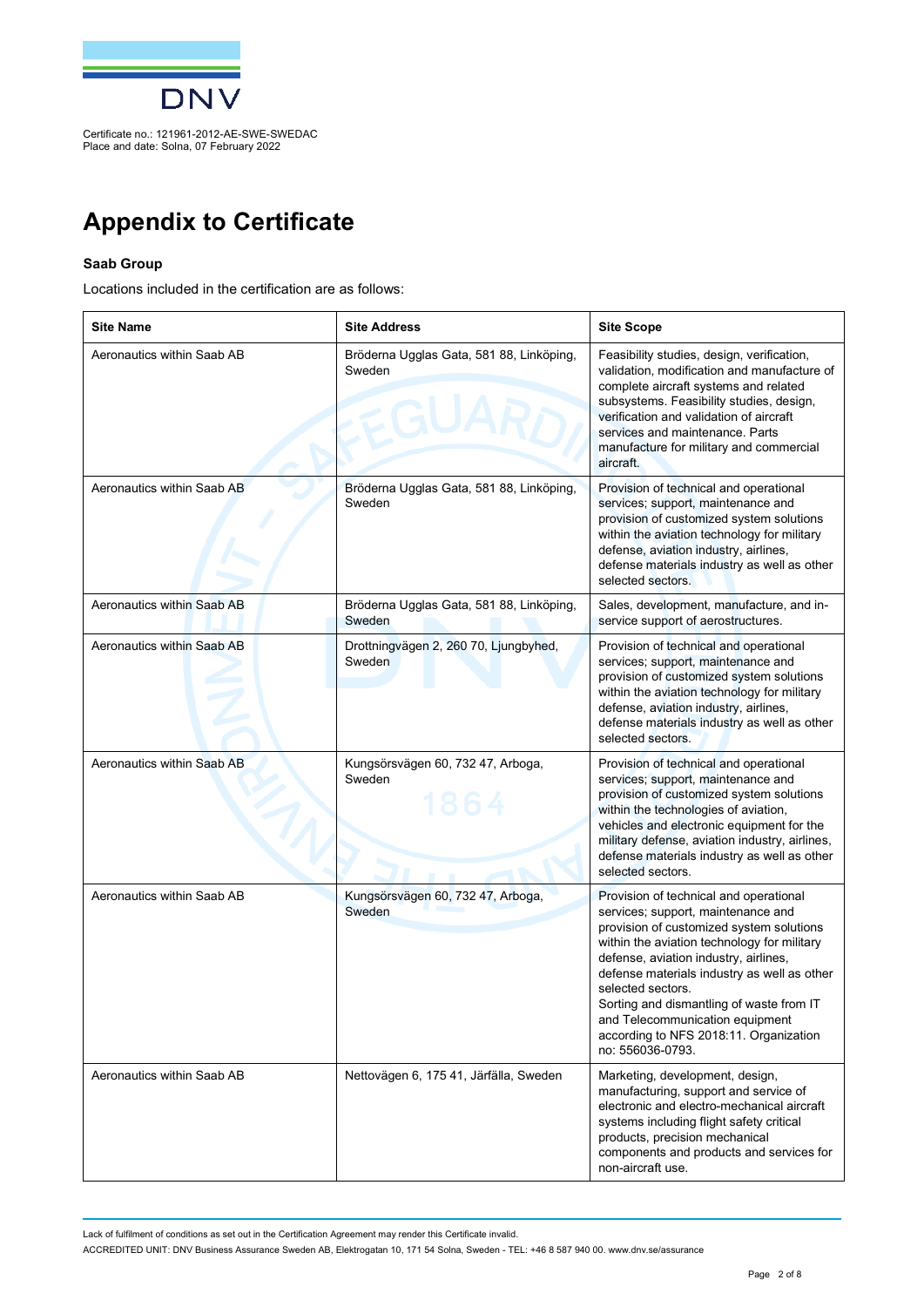

| <b>Site Name</b>                      | <b>Site Address</b>                                                | <b>Site Scope</b>                                                                                                                                                                                                                                                                    |
|---------------------------------------|--------------------------------------------------------------------|--------------------------------------------------------------------------------------------------------------------------------------------------------------------------------------------------------------------------------------------------------------------------------------|
| Aeronautics within Saab AB            | Nettovägen 6, 175 88, Järfälla, Sweden                             | Provision of technical and operational<br>services; support, maintenance and<br>provision of customized system solutions<br>within the aviation technology for military<br>defense, aviation industry, airlines,<br>defense materials industry as well as other<br>selected sectors. |
| Aeronautics within Saab AB            | Nobymalmsvägen 1, 586 63, Linköping<br>Malmslätt, Sweden           | Provision of technical and operational<br>services; support, maintenance and<br>provision of customized system solutions<br>within the aviation technology for military<br>defense, aviation industry, airlines,<br>defense materials industry as well as other<br>selected sectors. |
| Aeronautics within Saab AB            | Skavsta Airport, Rotevägen 14, 611 27,<br>Nyköping, Sweden         | Provision of technical and operational<br>services; support, maintenance and<br>provision of customized system solutions<br>within the aviation technology for military<br>defense, aviation industry, airlines,<br>defense materials industry as well as other<br>selected sectors. |
| Aeronautics within Saab AB            | Storlienvägen 56, 831 52, Östersund,<br>Sweden                     | Provision of technical and operational<br>services; support, maintenance and<br>provision of customized system solutions<br>within the aviation technology for military<br>defense, aviation industry, airlines,<br>defense materials industry as well as other<br>selected sectors. |
| <b>Air Traffic Control Automation</b> | Ljungadalsgatan 2,351 80, Växjö, Sweden                            | Marketing, sales, design, manufacture,<br>support and service of products for<br>aviation optimization management<br>systems, as well as development,<br>maintenance and adaptation of existing<br>solutions for customers.                                                          |
| Air Traffic Control Automation        | Solhusgatan 10, Kallebäcks teknikpark,<br>412 89, Göteborg, Sweden | Marketing, sales, design, manufacture,<br>support and service of products for<br>aviation optimization management<br>systems, as well as development,<br>maintenance and adaptation of existing<br>solutions for customers.s.                                                        |
| Corporate within Saab AB              | Bröderna Ugglas gata, 581 88, Linköping,<br>Sweden                 | Management and support (including<br>provision of guidelines) in the area of<br>business development, communications,<br>facilities, finance, human resources, IT,<br>legal, marketing and sales, procurement,<br>quality, environment, security and strategy<br>for the Saab Group. |
| Corporate within Saab AB              | Nettovägen 6, 175 88, Järfälla, Sweden                             | Management and support (including<br>provision of guidelines) in the area of<br>business development, communications,<br>facilities, finance, human resources, IT,<br>legal, marketing and sales, procurement,<br>quality, environment, security and strategy<br>for the Saab Group. |

Lack of fulfilment of conditions as set out in the Certification Agreement may render this Certificate invalid.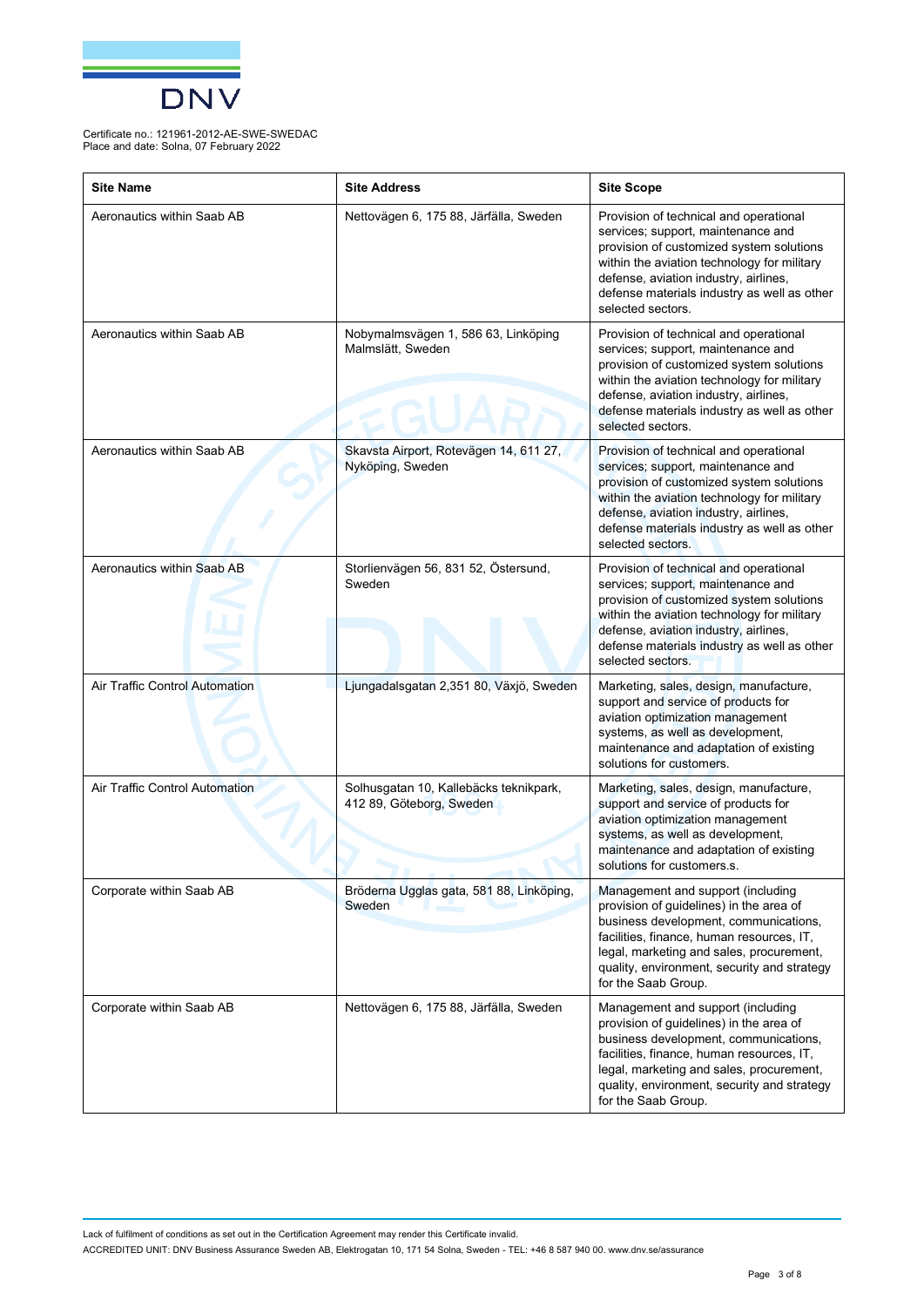

| <b>Site Name</b>                           | <b>Site Address</b>                                                           | <b>Site Scope</b>                                                                                                                                                                                                                                                                                                                      |
|--------------------------------------------|-------------------------------------------------------------------------------|----------------------------------------------------------------------------------------------------------------------------------------------------------------------------------------------------------------------------------------------------------------------------------------------------------------------------------------|
| Corporate within Saab AB                   | Olof Palmes gata 17, 111 22, Stockholm,<br>Sweden                             | Management and support (including<br>provision of guidelines) in the area of<br>business development, communications,<br>facilities, finance, human resources, IT,<br>legal, marketing and sales, procurement,<br>quality, environment, security and strategy<br>for the Saab Group.                                                   |
| Corporate within Saab AB                   | Solhusgatan 10, Kallebäcks Teknikpark,<br>412 89, Göteborg, Sweden            | Management and support (including<br>provision of guidelines) in the area of<br>business development, communications,<br>facilities, finance, human resources, IT,<br>legal, marketing and sales, procurement,<br>quality, environment, security and strategy<br>for the Saab Group.                                                   |
| FFV Ordnance AB                            | Brukstorget 4, 691 80, Karlskoga, Sweden                                      | Marketing, development, design,<br>production, support and service for guided<br>weapon systems and anti-armour systems.                                                                                                                                                                                                               |
| <b>Public Safety and Security</b>          | Ljungadalsgatan 2, 351 80, Växjö, Sweden                                      | Marketing, sales, design, manufacture,<br>support and service of products for<br>aviation optimization management<br>systems, as well as development,<br>maintenance and adaptation of existing<br>solutions for customers.                                                                                                            |
| <b>Public Safety and Security</b>          | Solhusgatan 10, Kallebäcks Teknikpark,<br>412 76, Göteborg, Sweden            | Marketing, sales, design, manufacture,<br>support and service of products for<br>aviation optimization management<br>systems, as well as development,<br>maintenance and adaptation of existing<br>solutions for customers.                                                                                                            |
| Saab Australia Pty Ltd                     | 21 Third Avenue, Technology Park,<br>Mawson Lakes, SA 5095, Australia<br>1864 | Project management and system<br>engineering, including design,<br>development, integration, production,<br>deployment and in-service support of<br>software and systems for military and civil<br>use, as well as provision of related<br>engineering and project management<br>products and services within Saab Group<br>portfolio. |
| Saab Barracuda AB                          | Hammarsvägen 1, 594 32, Gamleby,<br>Sweden                                    | Marketing, development, design,<br>production, support and service for<br>survivability by using camouflage and<br>deception technologies.                                                                                                                                                                                             |
| Saab Danmark A/S                           | Coriolisvej 1, 6400 Sønderborg, Denmark                                       | Sales, development, production,<br>installation and servicing of information<br>and communication solutions.                                                                                                                                                                                                                           |
| Saab Danmark A/S                           | Porten 6, 6400 Sønderborg, Denmark                                            | Sales, development, production,<br>installation and servicing of information<br>and communication solutions,                                                                                                                                                                                                                           |
| Saab Digital Air Traffic Solutions (SDATS) | Solhusgatan 10, Kallebäcks Teknikpark,<br>412 89, Göteborg, Sweden            | Marketing, sales, development and<br>operation of products and services for<br>digital air traffic control.                                                                                                                                                                                                                            |
| Saab Dynamics AB                           | Agneshögsgatan 273, 581 88, Motala,<br>Sweden                                 | Marketing, development, design,<br>production, support and service for guided<br>weapon systems, anti-armour systems,<br>small arms and underwater systems.                                                                                                                                                                            |

Lack of fulfilment of conditions as set out in the Certification Agreement may render this Certificate invalid.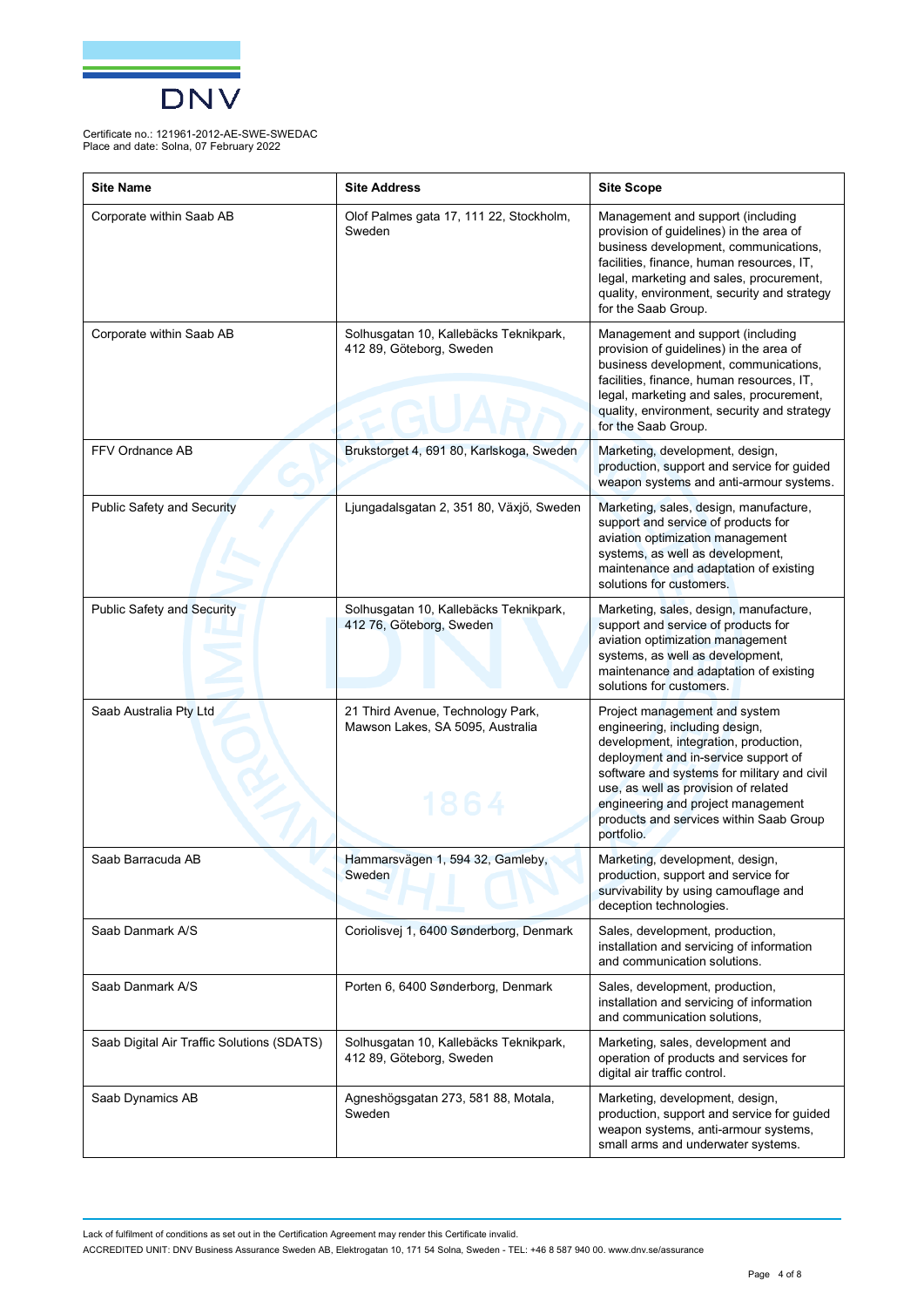

| <b>Site Name</b>                               | <b>Site Address</b>                                                                                  | <b>Site Scope</b>                                                                                                                                                                                                                                                                                                                                                                                                                                                                                                                                                         |
|------------------------------------------------|------------------------------------------------------------------------------------------------------|---------------------------------------------------------------------------------------------------------------------------------------------------------------------------------------------------------------------------------------------------------------------------------------------------------------------------------------------------------------------------------------------------------------------------------------------------------------------------------------------------------------------------------------------------------------------------|
| Saab Dynamics AB                               | Boforsvägen 1, 691 80, Karlskoga,<br>Sweden                                                          | Marketing, development, design,<br>production, support and service for guided<br>weapon systems, anti-armour systems,<br>small arms and underwater systems.                                                                                                                                                                                                                                                                                                                                                                                                               |
| Saab Dynamics AB                               | Gelbgjutaregatan 2, 581 88, Linköping,<br>Sweden                                                     | Marketing, development, design,<br>production, support and service for guided<br>weapon systems, anti-armour systems,<br>small arms and underwater systems.                                                                                                                                                                                                                                                                                                                                                                                                               |
| Saab Dynamics AB                               | Nobymalmsvägen 1, 586 63, Linköping,<br>Sweden                                                       | Marketing, development, design,<br>production, support and service for<br>advanced products of composite materials.                                                                                                                                                                                                                                                                                                                                                                                                                                                       |
| Saab Dynamics within Saab AB                   | Boforsvägen 1, 691 80, Karlskoga,<br>Sweden                                                          | Marketing, development, design,<br>production, support and service for guided<br>weapon systems, anti-armour systems,<br>small arms, underwater systems, training<br>solutions and survivability solutions by<br>using camouflage and deception<br>technologies.                                                                                                                                                                                                                                                                                                          |
| Saab Dynamics within Saab AB                   | Ljungadalsgatan 2, 351 80, Växjö, Sweden                                                             | Provision of technical and operational<br>services; support, maintenance and<br>provision of customized system solutions<br>within the technologies of vehicles and<br>electronic equipment for the military<br>defense, defense materials industry as<br>well as other selected sectors.                                                                                                                                                                                                                                                                                 |
| Saab Dynamics within Saab AB                   | Storlienvägen 56, 831 52, Östersund,<br>Sweden                                                       | Provision of technical and operational<br>services; support, maintenance and<br>provision of customized system solutions<br>within the technologies of vehicles and<br>electronic equipment for the military<br>defense, defense materials industry as<br>well as other selected sectors.                                                                                                                                                                                                                                                                                 |
| Saab Finland Oy                                | Häkiläpolku 3A, 33100 Tampere, Finland                                                               | Design and development of assigned<br>engineering work tasks, on SAAB<br>Surveillance products.                                                                                                                                                                                                                                                                                                                                                                                                                                                                           |
| Saab Grintek Defence (Pty) Ltd South<br>Africa | 118/119 Capricorn Drive, Capricorn Park,<br>Muizenberg, Muizenberg, Cape Town,<br>South Africa, 7948 | Marketing, development, design,<br>manufacture, test and evaluation,<br>integrated support and service of<br>electronic and electro-mechanical defense<br>systems (including flight safety critical<br>software and products and services for<br>non-military use); command and control,<br>computers, communication and<br>intelligence, surveillance and<br>reconnaissance (C4ISR) solutions,<br>systems, subsystems, equipment and<br>software. Test solutions, training systems<br>and technical documentation for aviation,<br>maritime and land-based applications. |

Lack of fulfilment of conditions as set out in the Certification Agreement may render this Certificate invalid. ACCREDITED UNIT: DNV Business Assurance Sweden AB, Elektrogatan 10, 171 54 Solna, Sweden - TEL: +46 8 587 940 00. [www.dnv.se/assurance](http://www.dnv.se/assurance)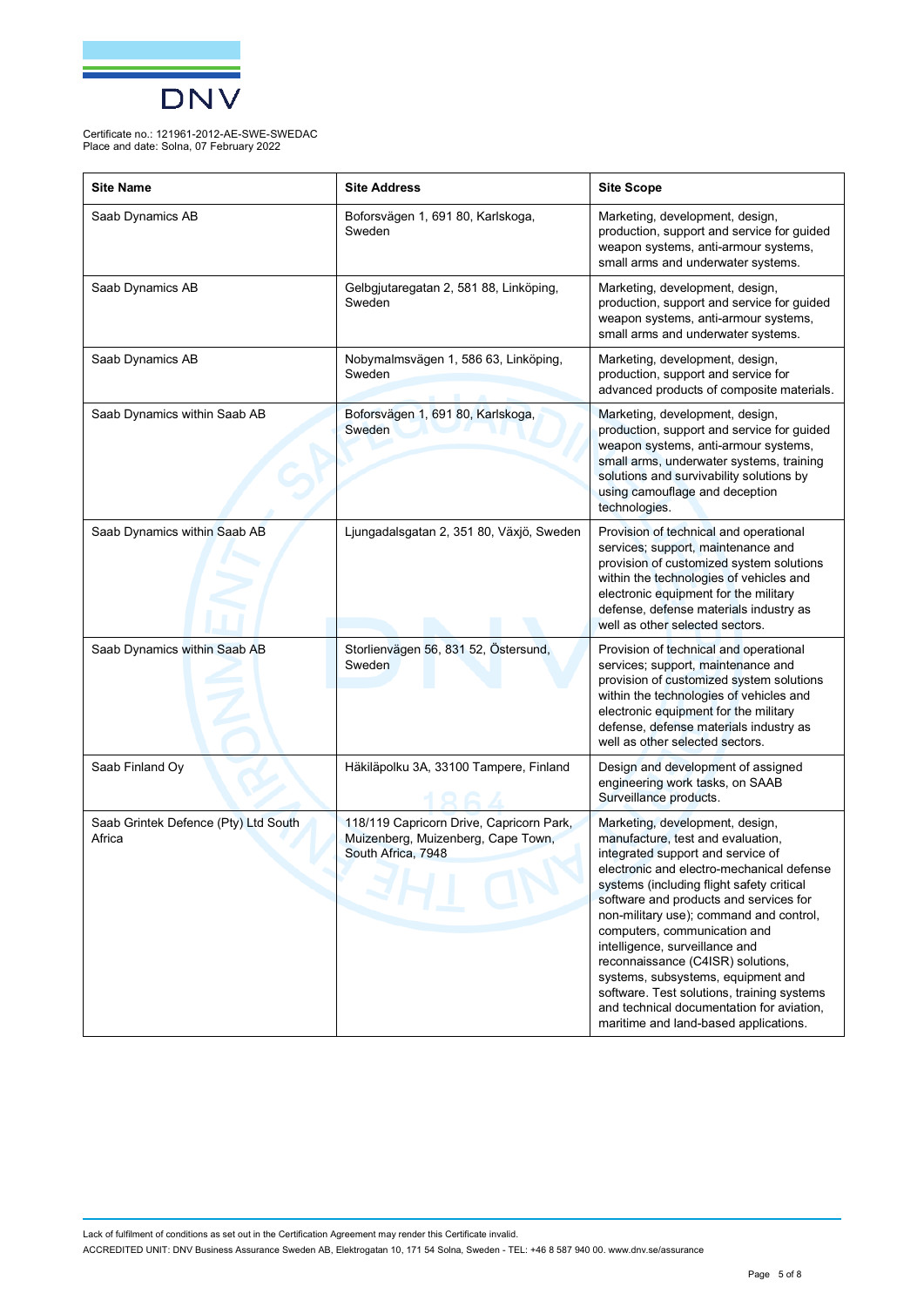

| <b>Site Name</b>                               | <b>Site Address</b>                                                                       | <b>Site Scope</b>                                                                                                                                                                                                                                                                                                                                                                                                                                                                                                                                                         |
|------------------------------------------------|-------------------------------------------------------------------------------------------|---------------------------------------------------------------------------------------------------------------------------------------------------------------------------------------------------------------------------------------------------------------------------------------------------------------------------------------------------------------------------------------------------------------------------------------------------------------------------------------------------------------------------------------------------------------------------|
| Saab Grintek Defence (Pty) Ltd South<br>Africa | 185 & 196 Witch-Hazel Avenue, Highveld<br>Technopark, Centurion, South Africa, 0046       | Marketing, development, design,<br>manufacture, test and evaluation,<br>integrated support and service of<br>electronic and electro-mechanical defense<br>systems (including flight safety critical<br>software and products and services for<br>non-military use); command and control,<br>computers, communication and<br>intelligence, surveillance and<br>reconnaissance (C4ISR) solutions,<br>systems, subsystems, equipment and<br>software. Test solutions, training systems<br>and technical documentation for aviation,<br>maritime and land-based applications. |
| Saab Group                                     | Olof Palmes gata 17, 111 22, Stockholm,<br>Sweden                                         | Development, manufacture, maintenance,<br>support and sales of products, services<br>and solutions ranging from military defense<br>to civil security.                                                                                                                                                                                                                                                                                                                                                                                                                    |
| Saab Inc.                                      | 85 Collamer Crossing Pkwy, East<br>Syracuse, NY, 13057, USA                               | Marketing, sales, design, manufacture,<br>support and service of products for<br>aviation optimization management<br>systems, as well as development,<br>maintenance and adaptation of existing<br>solutions for customers.                                                                                                                                                                                                                                                                                                                                               |
| Saab Kockums AB                                | Bronsyxegatan 9, 213 75, Malmö, Sweden                                                    | Test Center of development, design,<br>production and maintenance of naval<br>ships, including submarines and<br>submarine systems.                                                                                                                                                                                                                                                                                                                                                                                                                                       |
| Saab Kockums AB                                | Garnisongatan 23, 254 66, Helsingborg,<br>Sweden                                          | Management and support of development<br>and design of naval ships, including<br>submarines and submarine systems.                                                                                                                                                                                                                                                                                                                                                                                                                                                        |
| Saab Kockums AB                                | Isbergs Gata 2, 211 19, Malmö, Sweden                                                     | Management and support of development,<br>design, production and maintenance of<br>naval ships, including submarines,<br>submarine systems, Stirling engines and<br>large composite components.                                                                                                                                                                                                                                                                                                                                                                           |
| Saab Kockums AB                                | Muskö Örlogshamn, 148 95, Muskö,<br>Sweden                                                | Maintenance of naval ships, including<br>submarines and submarine systems.                                                                                                                                                                                                                                                                                                                                                                                                                                                                                                |
| Saab Kockums AB                                | Skeppbyggaregatan 3-5, 211 11, Malmö,<br>Sweden                                           | Management and support of development,<br>design, production and maintenance of<br>Stirling engines.                                                                                                                                                                                                                                                                                                                                                                                                                                                                      |
| Saab Kockums AB                                | Styrmansgatan 1, 371 30, Karlskrona,<br>Sweden                                            | Support of development, design,<br>production and maintenance of naval<br>ships, including submarines and<br>submarine systems.                                                                                                                                                                                                                                                                                                                                                                                                                                           |
| Saab Ltd Abu Dhabi                             | Tawazun Industrial Park, Al Ajban, P.O.<br>Box 136565, Abu Dhabi, United Arab<br>Emirates | Sales, development, manufacturing,<br>training and support of products and<br>services, for Sensor solutions,<br>Communication and intelligence solutions,<br>Vehicle electronics solutions.                                                                                                                                                                                                                                                                                                                                                                              |
| Saab Nederland B.V.                            | Laan van Malkenschoten 40 D, 7333<br>Apeldoorn, Netherlands                               | Development, manufacture, marketing,<br>sales, maintenance and support of<br>products, services and solutions ranging<br>from military defense to civil security.                                                                                                                                                                                                                                                                                                                                                                                                         |

Lack of fulfilment of conditions as set out in the Certification Agreement may render this Certificate invalid.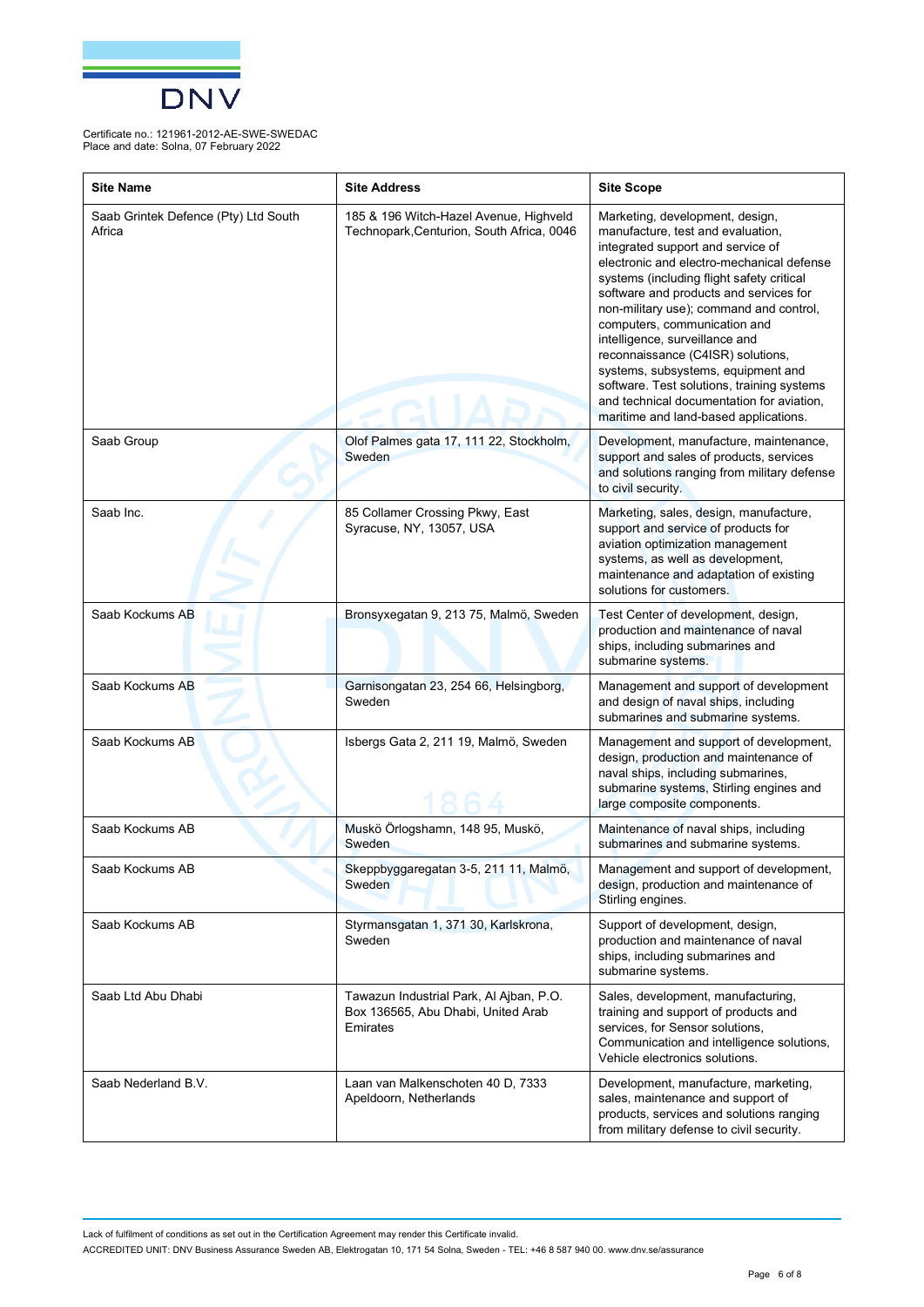

| <b>Site Name</b>                 | <b>Site Address</b>                                               | <b>Site Scope</b>                                                                                                                                                                                                                                                                                                                   |
|----------------------------------|-------------------------------------------------------------------|-------------------------------------------------------------------------------------------------------------------------------------------------------------------------------------------------------------------------------------------------------------------------------------------------------------------------------------|
| Saab Sensor Systems Germany GmbH | Marienbergstraße 96, 90411 Nürnberg,<br>Germany                   | Development, integration, marketing,<br>sales, maintenance and support of<br>products, services and solutions ranging<br>from military defense to civil security.                                                                                                                                                                   |
| Saab Tactical Electronics AB     | Nobymalmsvägen 1, 586 63, Linköping<br>Malmslätt, Sweden          | Provision of technical and operational<br>services; support, maintenance and<br>provision of customized system solutions<br>within the technologies of vehicles and<br>electronic equipment for the military<br>defense, defense materials industry as<br>well as other selected sectors.                                           |
| Saab Technologies B.V            | Laan van Malkenschoten 40 D, NL-7333<br>NP Apeldoorn, Netherlands | Development, manufacture, marketing,<br>sales, maintenance and support of<br>products, services and solutions ranging<br>from military defense to civil security.                                                                                                                                                                   |
| Saab Underwater System AB        | Agneshögsgatan 273, 581 88, Motala,<br>Sweden                     | Marketing, development, design,<br>production, support and service for<br>underwater systems.                                                                                                                                                                                                                                       |
| Saab Underwater System AB        | Gelbgjutaregatan 2, 581 88, Linköping,<br>Sweden                  | Marketing, development, design,<br>production, support and service for<br>underwater systems.                                                                                                                                                                                                                                       |
| Surveillance within Saab AB      | Bröderna Ugglas Gata, 581 88, Linköping<br>Tannefors, Sweden      | Provision of technical and operational<br>services; support, maintenance and<br>provision of customized system solutions<br>within the technologies of aviation,<br>vehicles and electronic equipment for the<br>military defense, aviation industry, airlines,<br>defense materials industry as well as other<br>selected sectors. |
| Surveillance within Saab AB      | Isebakkeveien 49, 1788 Halden, Norway                             | Marketing, development, design,<br>manufacture, support and service of<br>electronic and electro-mechanical defense<br>systems, as well as development,<br>maintenance and adaptation of existing<br>solutions for customers.                                                                                                       |
| Surveillance within Saab AB      | Laboratoriegränd 11, 977 53, Luleå,<br>Sweden                     | Marketing, development, design,<br>manufacture, support and service of<br>command, control, communication and<br>intelligence products, as well as<br>development, maintenance and<br>adaptations of existing solutions for<br>customers.                                                                                           |
| Surveillance within Saab AB      | Mediavägen, 438 91, Landvetter, Sweden                            | Receiving and storage of goods for<br>manufacture in the site Göteborg.                                                                                                                                                                                                                                                             |
| Surveillance within Saab AB      | Nettovägen 6, 175 88, Järfälla, Sweden                            | Marketing, development, design,<br>manufacture, support and service of<br>electronic and electro-mechanical defense<br>systems, command, control,<br>communication and intelligence products,<br>cyber security, as well as development,<br>maintenance and adaptations of existing<br>solutions for customers.                     |
| Surveillance within Saab AB      | Nettovägen 6, 175 41, Järfälla, Sweden                            | Development and design of electronic<br>aircraft systems including flight safety<br>critical products.                                                                                                                                                                                                                              |

Lack of fulfilment of conditions as set out in the Certification Agreement may render this Certificate invalid.